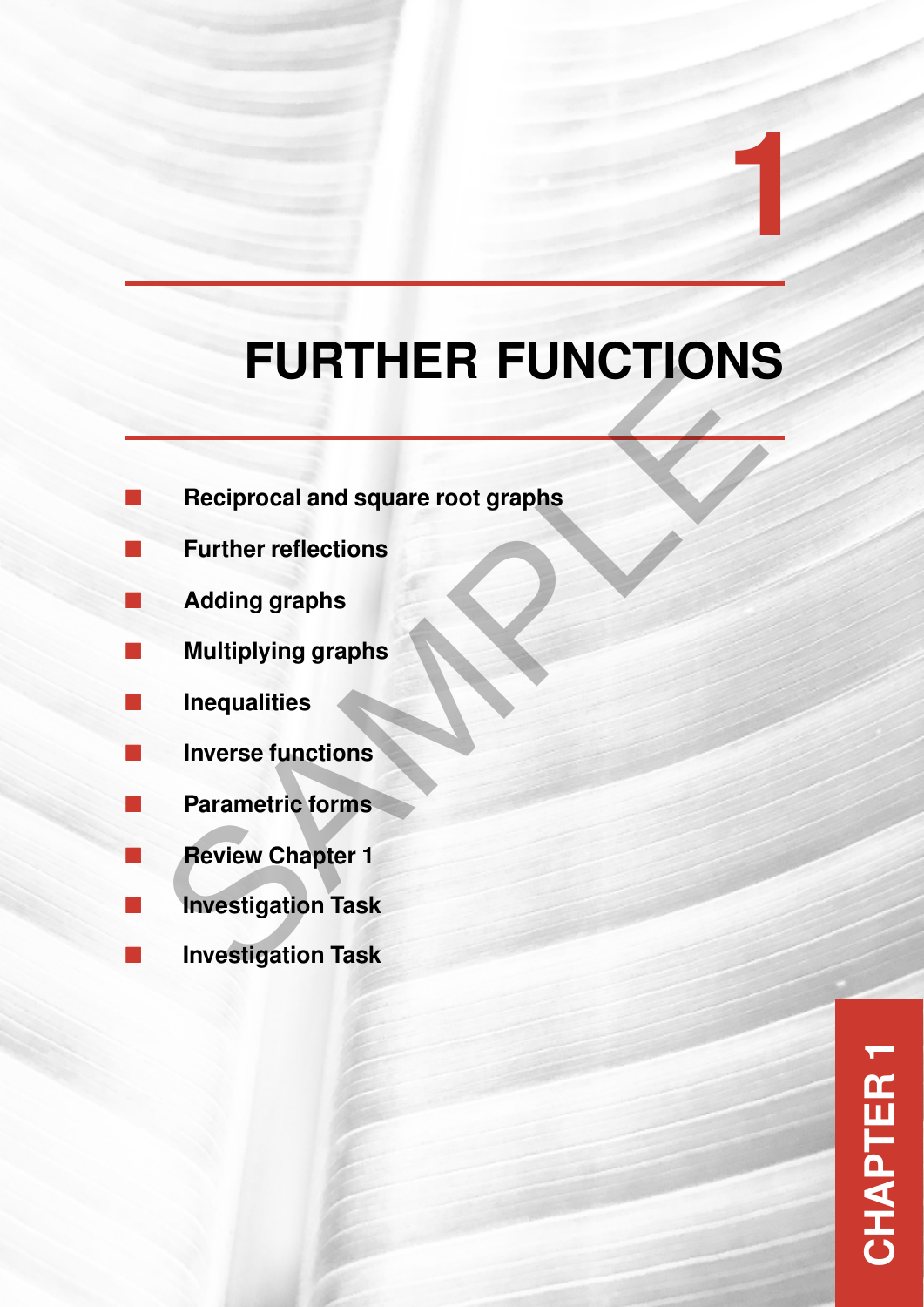# <span id="page-1-0"></span>**Exercise** 1A

# Reciprocal and square root graphs

# **Fundamentals**

# Fundamentals 1

Let  $P(a, b)$  be a point on  $y = f(x)$ .

- The image of P under the transformation  $y = \frac{1}{\epsilon}$ (a) The image of P under the transformation  $y = \frac{1}{f(x)}$  is
- (b) The image of P under the transformation  $y = \sqrt{f(x)}$  is

# Fundamentals 2

- (a) As  $f(x)$  increases, the graph of  $\frac{1}{f(x)}$  increases/decreases (circle one).
- (b) As  $f(x)$  decreases, the graph of  $\frac{1}{f(x)}$  increases/decreases (circle one).
- (c) As  $f(x) \to 0^+$ , the graph of  $\frac{1}{f(x)} \to \infty$ .
- (d) As  $f(x) \to 0^-$ , the graph of  $\frac{1}{f(x)} \to \bullet$ .
- (e) As  $f(x) \to \infty$ , the graph of  $\frac{1}{f(x)} \to \infty$ .

(f) As 
$$
f(x) \to -\infty
$$
, the graph of  $\frac{1}{f(x)} \to \underline{\hspace{1cm}}$ .

\n- (a) The image of *P* under the transformation 
$$
y = \frac{f(x)}{f(x)}
$$
 is  $f(x)$ .
\n- (b) The image of *P* under the transformation  $y = \sqrt{f(x)}$  is **Fundamentals 2**
\n- (a) As  $f(x)$  increases, the graph of  $\frac{1}{f(x)}$  increases/decreases (circle one).
\n- (b) As  $f(x)$  decreases, the graph of  $\frac{1}{f(x)}$  increases/decreases (circle one).
\n- (c) As  $f(x) \to 0^+$ , the graph of  $\frac{1}{f(x)}$ .
\n- (d) As  $f(x) \to 0^-$ , the graph of  $\frac{1}{f(x)}$ .
\n- (e) As  $f(x) \to \infty$ , the graph of  $\frac{1}{f(x)}$ .
\n- (f) As  $f(x) \to -\infty$ , the graph of  $\frac{1}{f(x)}$ .
\n- (g) All *x*-intercepts from  $y = f(x)$  become  $v$  and  $a$  and  $y = \frac{1}{f(x)}$ .
\n- **Fundamentals 3** Consider the equation of  $y = \sqrt{f(x)}$ .
\n- (a) What happens if  $f(x) < 0$ ?
\n- (b) If  $0 < f(x) < 1$ , then  $y = \sqrt{f(x)}$  is higher/lower (circle one) than  $y = f(x)$ .
\n

# Fundamentals 3

Consider the equation of  $y = \sqrt{f(x)}$ .

- (a) What happens if  $f(x) < 0$ ?
- (b) If  $0 < f(x) < 1$ , then  $y = \sqrt{f(x)}$  is higher/lower (circle one) than  $y = f(x)$ .
- (c) If  $f(x) > 1$ , then  $y = \sqrt{f(x)}$  is higher/lower (circle one) than  $y = f(x)$ .
- (d) If  $f(x)$  has a zero at  $x = \alpha$ , then  $y = \sqrt{f(x)}$  also has a zero at  $x = \alpha$ . However, there will be a v \_\_\_\_\_\_\_\_ tangent at  $x = \alpha$ , provided that  $f'(\alpha) \neq 0$ .

# Fundamentals 4

Explain the difference between the graphs of  $y = \sqrt{f(x)}$  and  $y^2 = f(x)$ .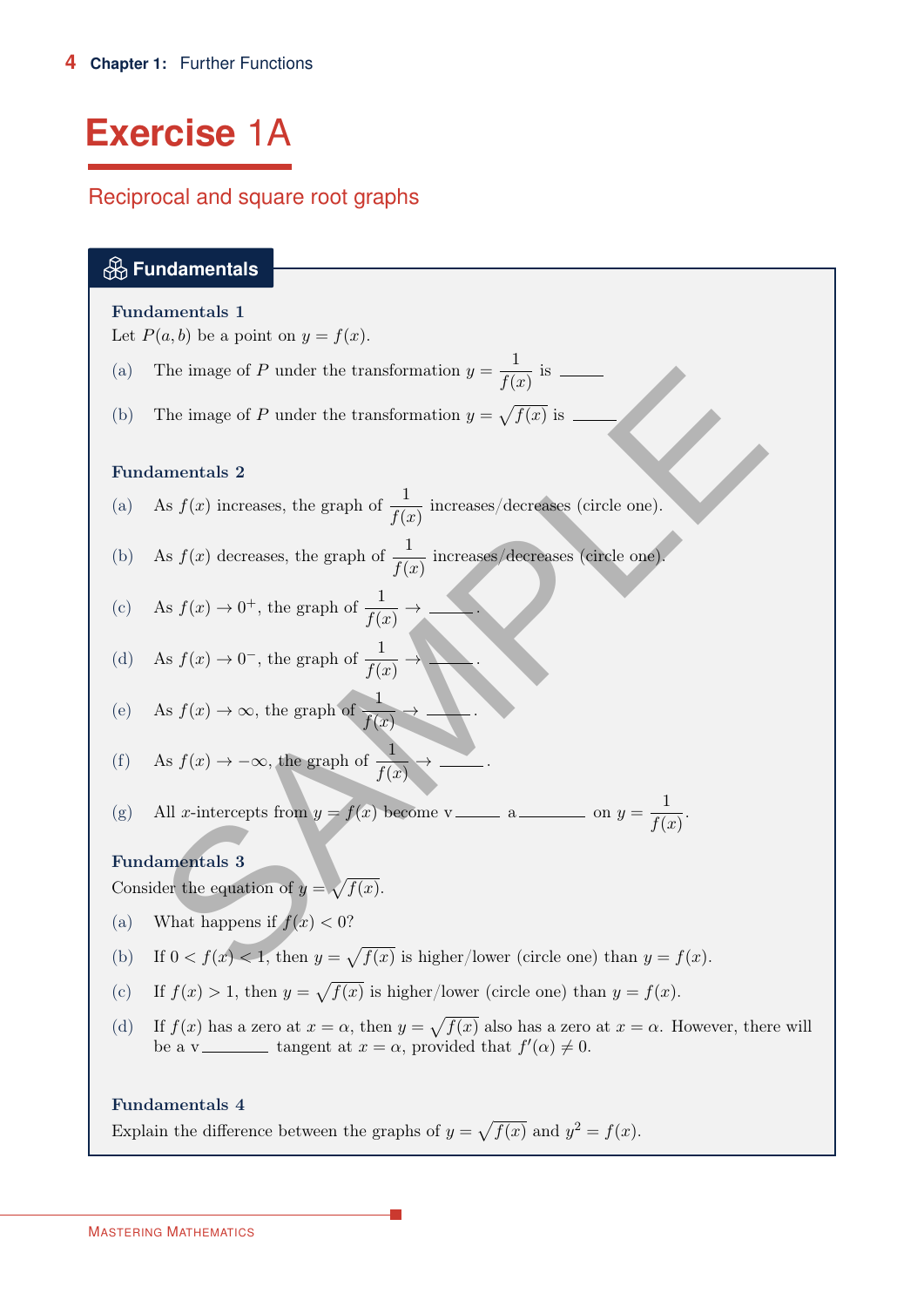**Question 1** The diagram below shows the graph of  $y = f(x)$ .



The following diagrams show the graphs of  $y = \sqrt{f(x)}$ ,  $y = \frac{1}{f(x)}$  $\frac{1}{f(x)}$  and  $y^2 = f(x)$  in a random order. Write down the transformation that matches each of the diagrams.



**Question 2** The diagram below shows the graph of  $y = f(x)$ .



The following diagrams show the graphs of  $y = \sqrt{f(x)}$ ,  $y = \frac{1}{f(x)}$  $\frac{1}{f(x)}$  and  $y^2 = f(x)$  in a random order. Write down the transformation that matches each of the diagrams.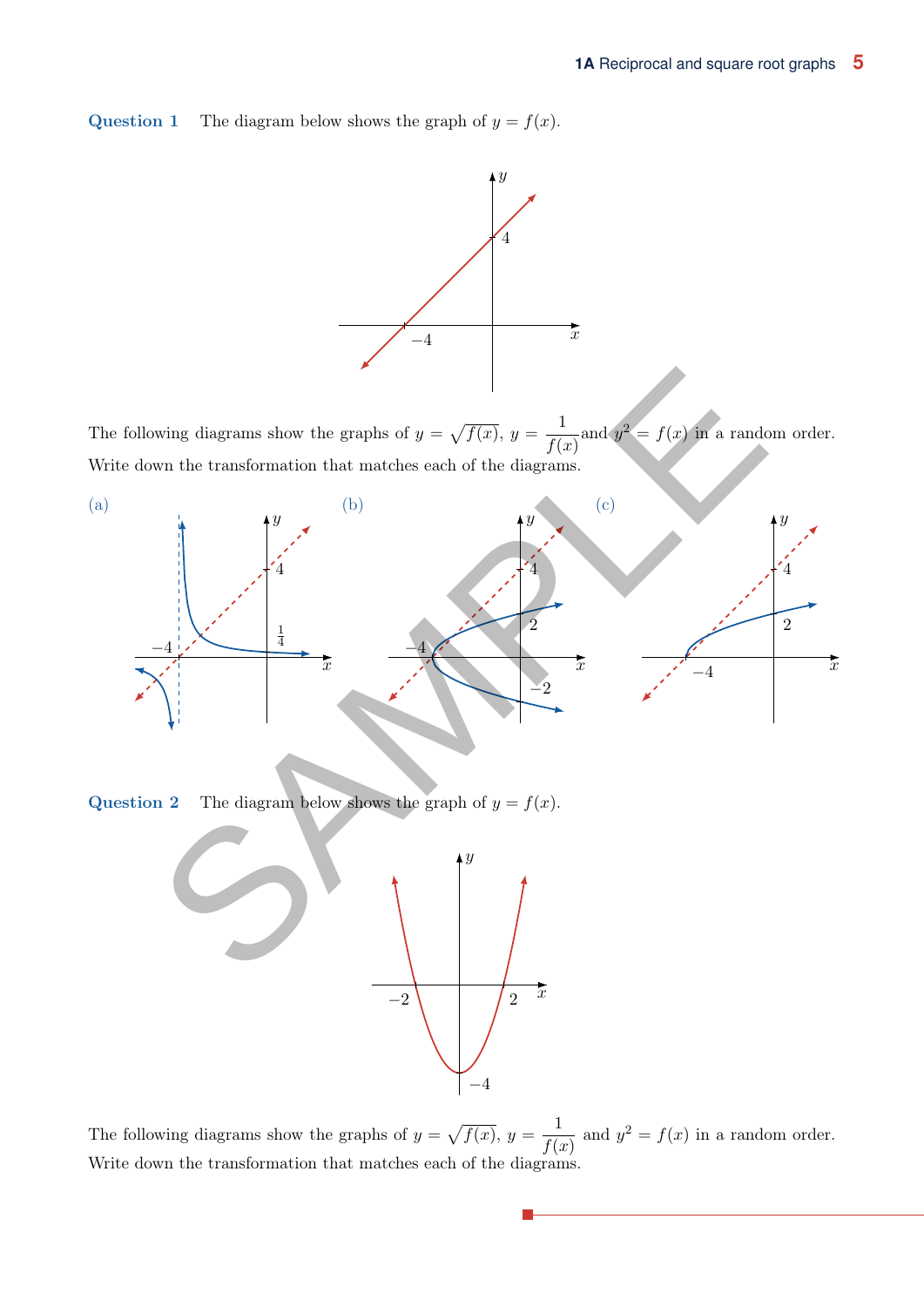

#### Question 3

- (a) Draw the graph of  $y = x^2 2x$ , labelling all important features.
- Hence, draw a sketch of  $y =$ √ (b) Hence, draw a sketch of  $y = \sqrt{x^2 - 2x}$  on the same set of axes.

Question 4 Use a similar technique to sketch the graph of the following.

 $y =$ √ (a)  $y = \sqrt{2x - 1}$  (b)  $y =$ (b)  $y = \frac{1}{\sqrt{x}}$  (c)  $y =$ √ (c)  $y = \sqrt{x^3 - 4x}$  $y =$ √ (d)  $y = \sqrt{x^3 + 1}$  (e)  $y =$ √ (e)  $y = \sqrt{2 + x - x^2}$  (f)  $y =$ √ (f)  $y = \sqrt{4 + 2^{-x}}$ on 3<br>
and 3<br>
and 4 Use a similar technique to sketch the graph of the following.<br>
In 4 Use a similar technique to sketch the graph of the following.<br>  $\sqrt{x^3 - 4x}$ <br>  $\sqrt{x^3 + 1}$ <br>
(c)  $y = \sqrt{2 + x - x^2}$ <br>
(f)  $y = \sqrt{x^3 - 4x}$ <br>
(g)

Question 5 By first drawing  $y = f(x)$ , sketch the following graphs of  $y^2 = f(x)$ . (a)  $y^2 = x + 2$ (b)  $y^2 = x^2 - 4$ (c)  $y^2 = 2^x - 1$ 

## Question 6

- (a) Draw the graph of  $y = 4x x^2$ , labelling all important features.
- Hence, draw a sketch of  $y = \frac{1}{1 + y}$ (b) Hence, draw a sketch of  $y = \frac{1}{4x - x^2}$  on the same set of axes.

Question 7 Use a similar technique to sketch the graph of the following. Draw the 'original' graph as a dashed curve, and draw the final answer on the same set of axes.

 $y=\frac{1}{2}$ (a)  $y = \frac{1}{2x - 1}$  (b)  $y =$ (b)  $y = \frac{1}{\sqrt{x}}$  (c)  $y =$ 1 (c)  $y = \frac{1}{x^2}$  $y = \frac{1}{2}$ (d)  $y = \frac{1}{x^2 + x - 2}$  (e)  $y =$ 1 (e)  $y = \frac{1}{x^3 + 1}$  (f)  $y =$ 1 (f)  $y = \frac{1}{1 + 2^x}$ 

#### Question 8

- (a) Sketch the graph of  $y = x^3$ .
- (b) Hence, sketch the graph of the following.

(i) 
$$
y = \sqrt{x^3}
$$
 (ii)  $y^2 = x^3$  (iii)  $y = \frac{1}{x^3}$ 

#### MASTERING MATHEMATICS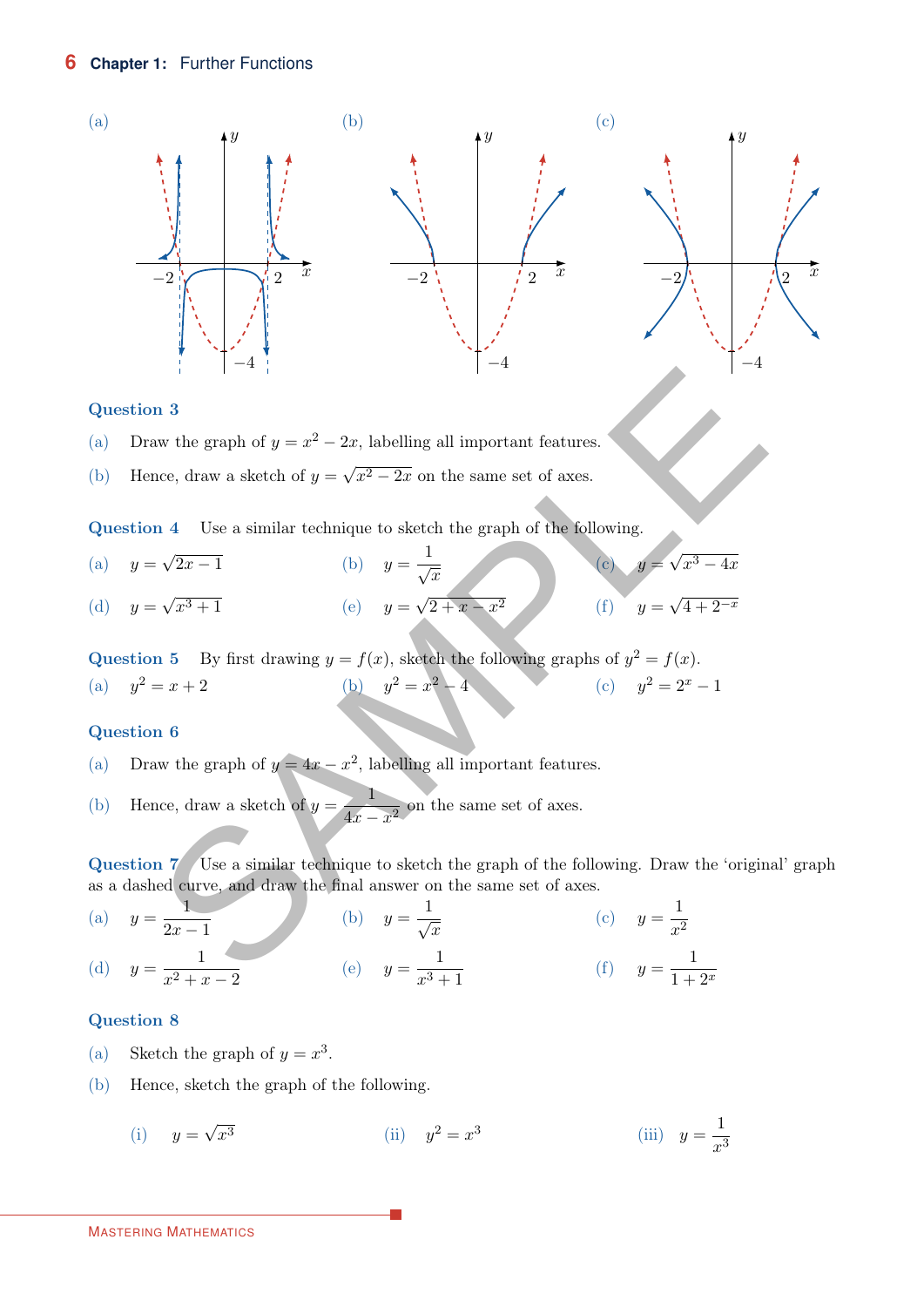**Question 9** The diagram below shows the graph of  $y = f(x)$ .



**Question 11** The diagram below shows the graph of  $y = f(x)$ .



On separate axes, sketch the graph of

(a) 
$$
y = \frac{1}{f(x)}
$$
 (b)  $y = \sqrt{f(x)}$  (c)  $y^2 = f(x)$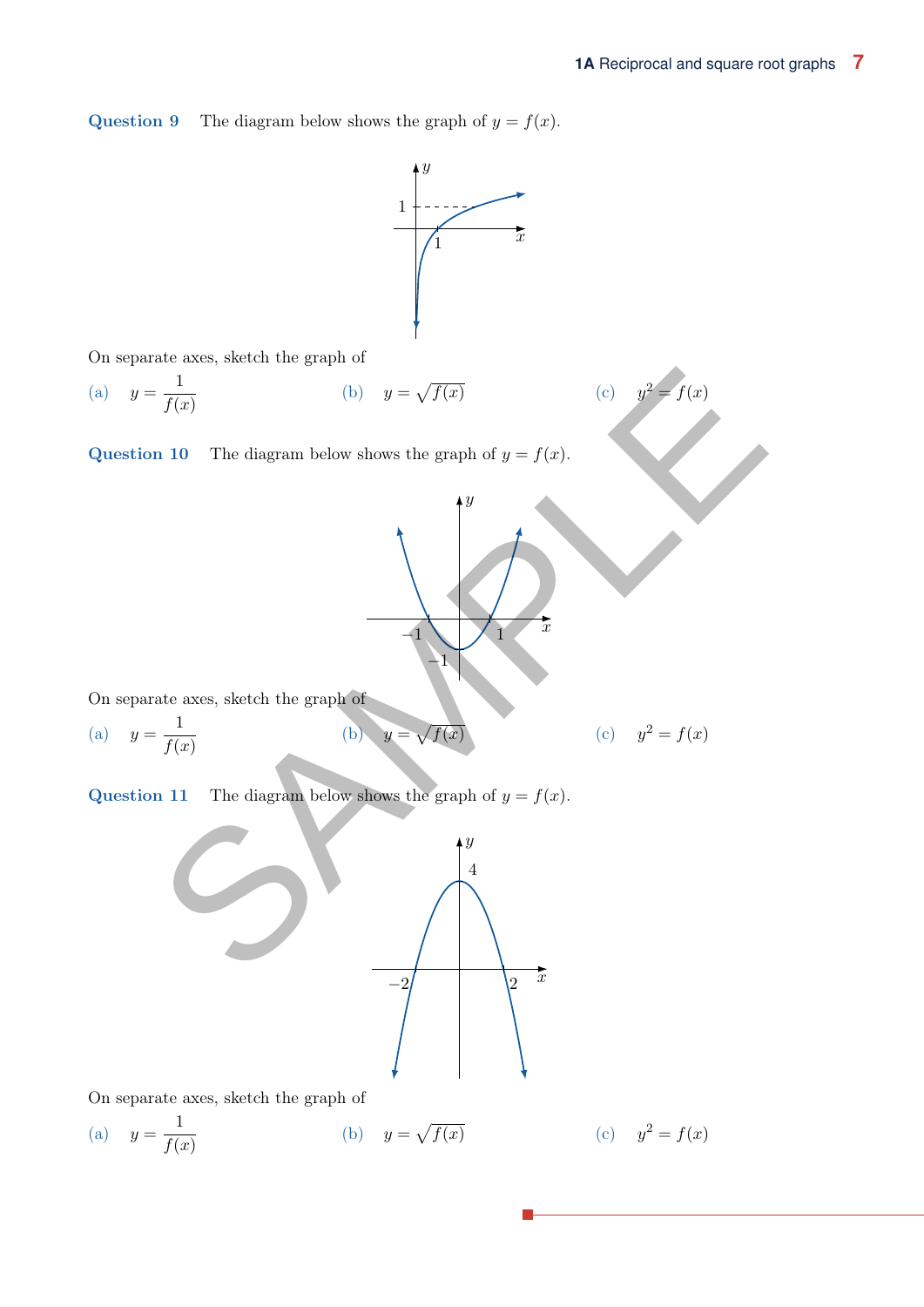# **8 Chapter 1:** Further Functions

**Question 12** The diagram below shows the graph of  $y = f(x)$ .



 $\hat{y}$ 

 $-1$  | 1

2

4

(c)  $y^2 = f(x)$ 

On separate axes, sketch the graph of

(a) 
$$
y = \frac{1}{f(x)}
$$
 (b)  $y = \sqrt{f(x)}$ 

**Question 13** The diagram below shows the graph of  $y = f(x)$ .

On separate axes, sketch the graph of

(a) 
$$
y = \frac{1}{f(x)}
$$
 (b)  $y = \sqrt{f(x)}$  (c)  $y^2 = f(x)$ 

**Question 14** The diagram below shows the graph of  $y = f(x)$ .



 $\overline{x}$ 

On separate axes, sketch the graph of

(a) 
$$
y = \frac{1}{f(x)}
$$
 (b)  $y = \sqrt{f(x)}$  (c)  $y^2 = f(x)$ 

MASTERING MATHEMATICS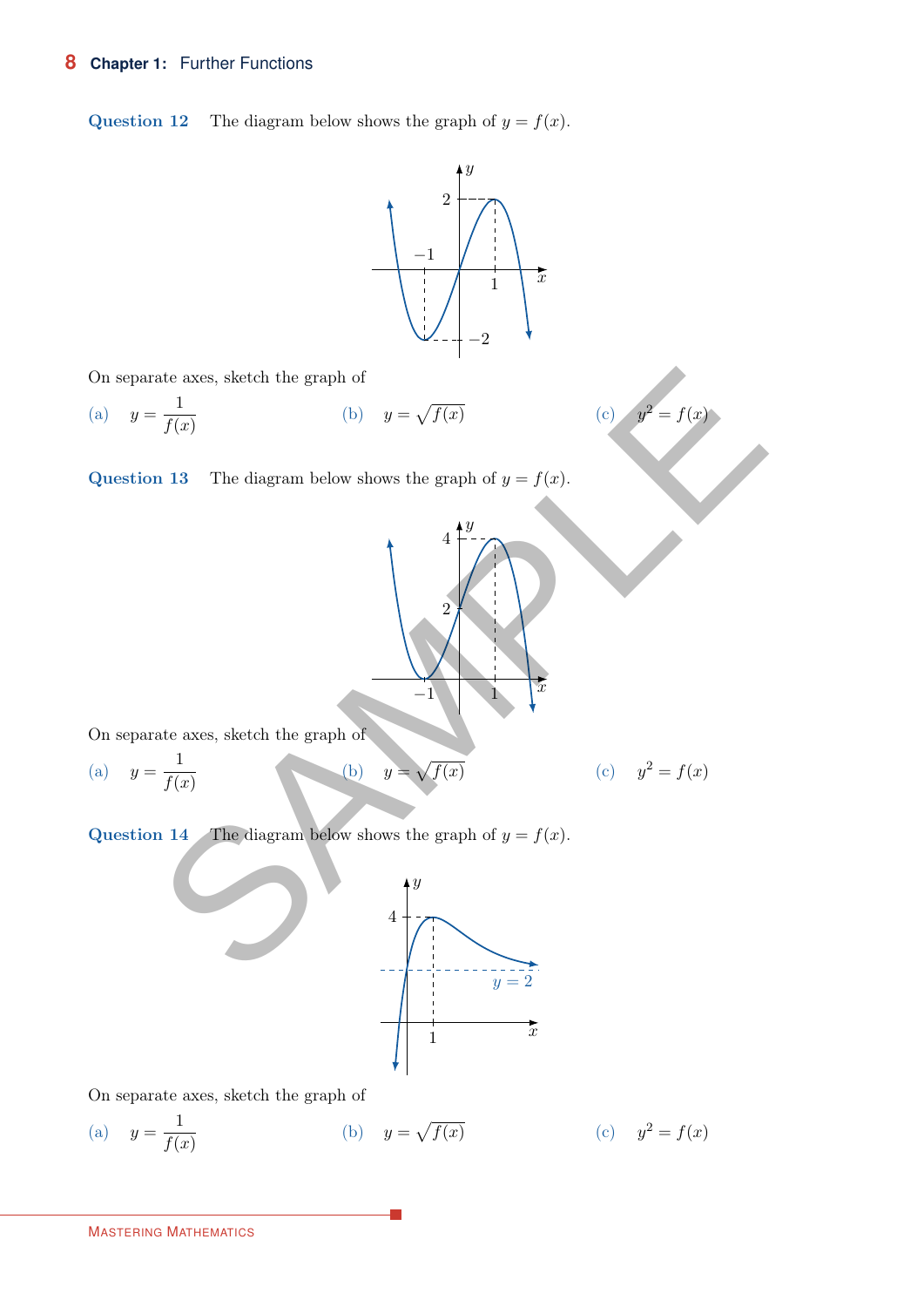**Challenge Problems**

Problem 1 Sketch the following.

(a) 
$$
y = \frac{1}{\sqrt{x^2 - 1}}
$$
 (b)  $y = \frac{1}{\sqrt{1 - x^2}}$ 

**Problem 2** Sketch the graph of  $y = \frac{2^x}{1+x^2}$  $\frac{1}{1+2^x}$ **Hint:** Divide the top and bottom by  $2^x$ 

Problem 3 [Kampyle of Eudoxus]

- (a) Sketch the graph of  $y = x^4 x^2$ .
- Hence, sketch the graph of  $y^2 = x^4 x^2$ , which is called the *Kampyle of Eudoxus* named after the ancient Greek astronomer and mathematician Eudoxus of Cnidus (408 BC − 347 BC). (b) (a) Sketch the graph of  $y = x^4 - x^2$ .<br>
(b) Hence, sketch the graph of  $y^2 = x^4 - x^2$ , which is called the *Kampule of Eudorus* after the ancient Greek astronomer and mathematician Eudoxus of Gnellus (408 BC).<br>
(c) Use graph
- Use graphing software to sketch  $y^2 = x^4 x^2$  and  $y = x^2$  on the same set of axes. State what you observe.  $(c)$
- (d) Prove your observation.

Problem 4 [Lemniscate] Sketch the graph of  $y^2 = x^2 - x^4$ .

Problem 5 [Calculus required] Prove the following statements about the reciprocal and square root graphs.

- If  $f(x)$  has a root at  $x = \alpha$ , and  $f'(\alpha) \neq 0$ , then  $y = \sqrt{f(\alpha)}$  has a vertical tangent at  $x = \alpha$ . (a)
- If  $f(x)$  has a stationary point at  $x = \alpha$ , then  $y = \frac{1}{\alpha}$  $\frac{1}{f(x)}$  also has a stationary point at  $x = \alpha$ . (b)
- If  $f(x)$  has a turning point at  $x = \alpha$ , then  $y = \frac{1}{\alpha}$  $\frac{1}{f(x)}$  also has a turning point at  $x = \alpha$ , but with opposite concavity.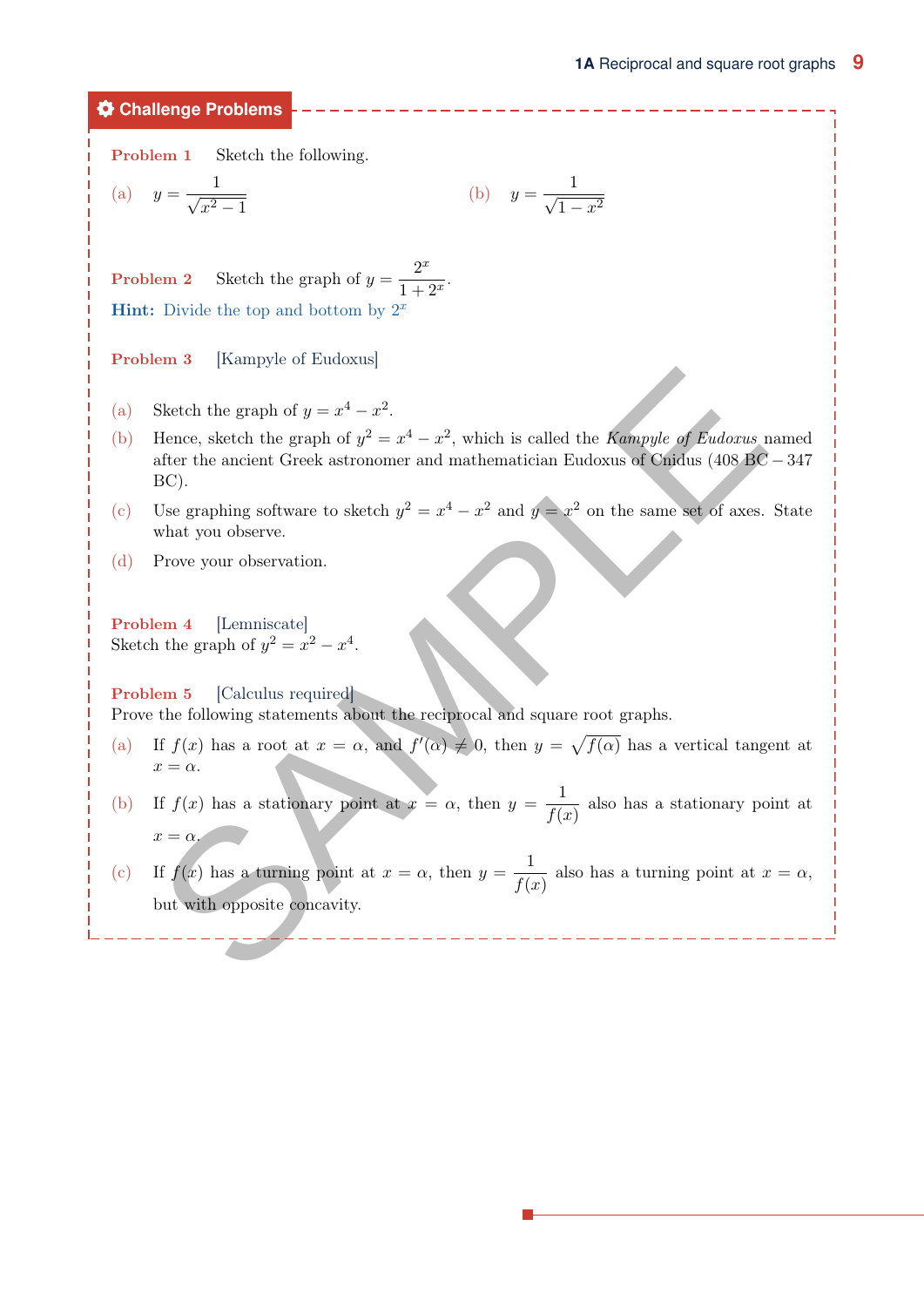# <span id="page-7-0"></span>**Exercise** 1G

# Parametric forms

# **Fundamentals**

## Fundamentals 1

- (a) A C equation is an equation relating two variables x and y.
- (b) These variables can be expressed as functions of a third variable called a  $p\_\_$
- This p  $\frac{1}{\sqrt{1-\frac{1}{\sqrt{1-\frac{1}{\sqrt{1-\frac{1}{\sqrt{1-\frac{1}{\sqrt{1-\frac{1}{\sqrt{1-\frac{1}{\sqrt{1-\frac{1}{\sqrt{1-\frac{1}{\sqrt{1-\frac{1}{\sqrt{1-\frac{1}{\sqrt{1-\frac{1}{\sqrt{1-\frac{1}{\sqrt{1-\frac{1}{\sqrt{1-\frac{1}{\sqrt{1-\frac{1}{\sqrt{1-\frac{1}{\sqrt{1-\frac{1}{\sqrt{1-\frac{1}{\sqrt{1-\frac{1}{\sqrt{1-\frac{1}{\sqrt{1-\frac{1}{\sqrt{1-\frac{1}{\sqrt{1-\frac{1}{\$ studying them together all the time.  $(c)$
- Every point on the curve is now defined by only  $\circ \_\_\_\$  number, which is the value of the  $p$   $\underline{\hspace{1cm}}$ . (d)
- For a given Cartesian equation, the parametrisation is/is not (circle one) unique. In other words, a given Cartesian equation may/may not (circle one) have many parametric equations to represent it. (e) SAMPLE

## Fundamentals 2

- To obtain the  $C_{\text{1}}$  equation from the parametric equation, we need to e the parameter. (a)
- This can often be done for most problems either by making the parameter the subject from one equation first and then  $s \longrightarrow$  into the other, or by using a t (b)

## Fundamentals 3

- (a) The usual parametrisation for the circle  $x^2 + y^2 =$  is  $x = r \cos \theta$  and  $y =$  \_\_\_\_\_\_\_.
- (b) It relies on the trigonometric identity \_\_\_\_\_\_\_
- If the circle is centred at  $(a, b)$ , then a parametrisation is  $x = a + \underline{\hspace{2cm}}$  and  $y = \underline{\hspace{1cm}} + r \sin \theta.$  $(c)$

Question 1 Consider the curve defined parametrically by  $x = t - 1$  and  $y = t + 1$ 

(a) Complete the following table.

| τ                | $-\angle$ | — 1 | U |  |
|------------------|-----------|-----|---|--|
| $\boldsymbol{x}$ |           |     |   |  |
| $\boldsymbol{y}$ |           |     |   |  |

- (b) Eliminate the parameter and hence find the Cartesian equation.
- (c) What value of t yields the coordinate  $(4, 6)$ ?
- (d) Sketch the graph and plot the points corresponding to  $t = 0, 1, 2$  on it.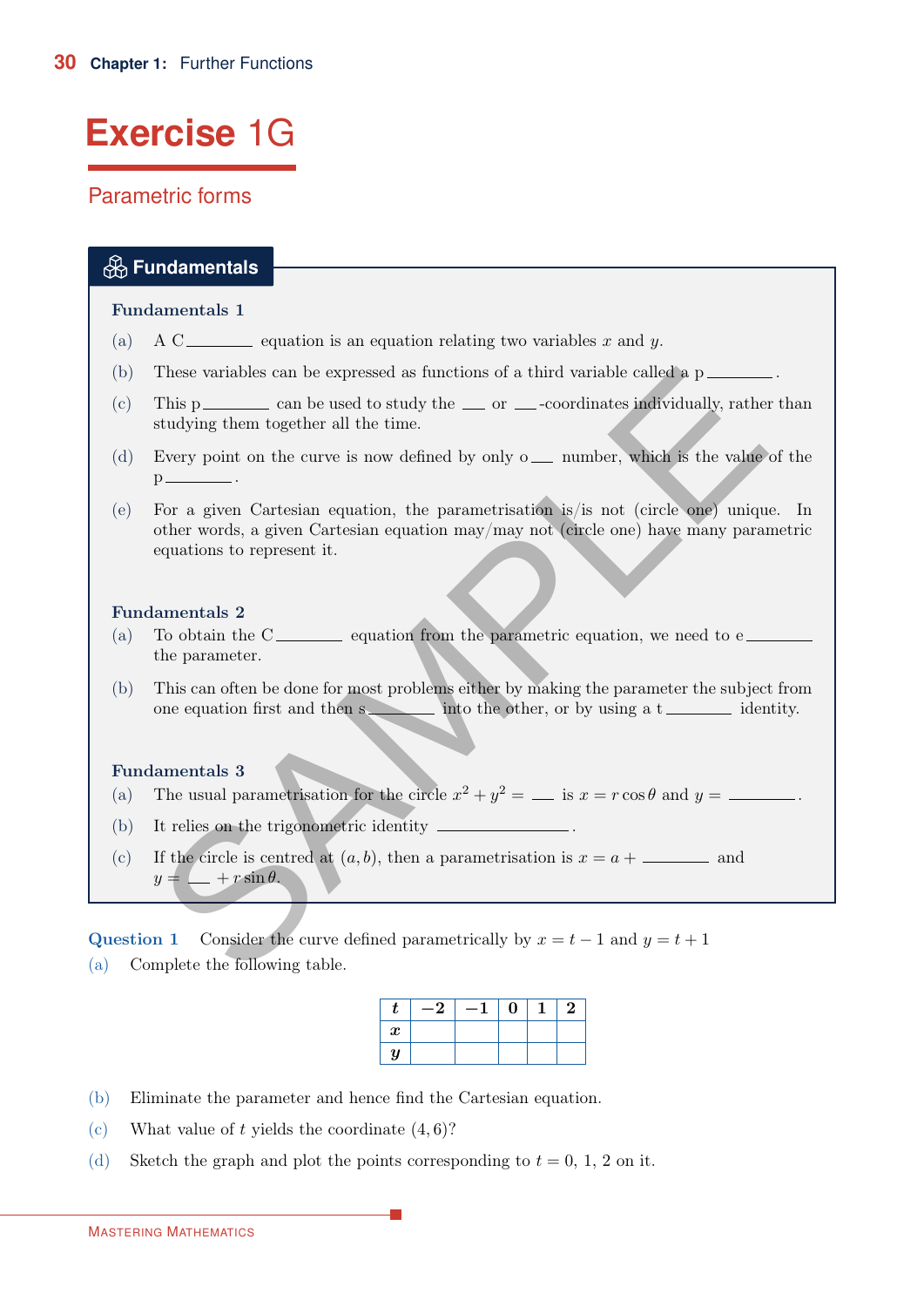<span id="page-8-0"></span>Question 2 Consider the curve defined parametrically by  $x = 3t$  and  $y = t^2$ 

Complete the following table. (a)

| t                | $-\frac{1}{4}$ | — " | $\bf{0}$ | 2 |
|------------------|----------------|-----|----------|---|
| $\boldsymbol{x}$ |                |     |          |   |
| $\boldsymbol{y}$ |                |     |          |   |

- (b) Eliminate the parameter and hence find the Cartesian equation.
- (c) What value of t yields the coordinate  $(6, 4)$ ?
- (d) Sketch the graph and plot the points corresponding to  $t = 0, 1, 2$  on it.
- Let T be the point on the parabola with parameter t. As t varies, the position of T will also vary. Describe what happens to T as  $t \to \pm \infty$ . (e)

Question 3 For each of the following, eliminate the parameter and hence state the Cartesian equation.

(a)  $x = 2t$  $y=3t$ (b)  $x = 3 + t$  $y=2t$ (b)  $x = 3 + t$  (c)  $x = 2 - 3t$  $y = 4 + 2t$ (d)  $x = 4t$  $y = 16t^2$ (d)  $x = 4t$  (e)  $x = 3t$  $y=6t^2$ (e)  $x = 3t$  (f)  $x = t - 3$  $y = 1 - t^2$ (f) t T be the point on the parabola with parameter t. As t varies, the position of T<br>
y. Describe what happens to T as  $t \to +\infty$ .<br>
13 For each of the following, eliminate the parameter and hence state the Cartes<br>  $y = 2t$ <br>  $y$ 

Question 4 For each of the following, show that the Cartesian equation is a circle and state the centre and radius.

(a)  $x = \cos \theta$  (b)  $x = 2 \cos \theta$  $y = \sin \theta$  $y = 2 \sin \theta$ (b) (c)  $x = -1 + \cos \theta$  (d)  $x = 4 + 3 \cos \theta$  $y = 2 - \sin \theta$  $y = -5 + 3 \sin \theta$ (d)  $x = 4 + 3\cos\theta$ 

Question 5 For each of the following circles, write down a suitable parametric equation.

(a) 
$$
x^2 + y^2 = 16
$$
 (b)  $(x-2)^2 + (y+5)^2 = 9$  (c)  $x^2 + 6x + y^2 - 2y - 15 = 0$ 

Question 6 Sketch the following parametrically defined curves.

(a)  $x = 3t - 5$  (b)  $x = 2t$  $y = 2t + 1$  $y = t^2 - 1$ (b)  $x = 2t$  (c)  $x = t - 2$  $y = 2t^2 + 1$ (c)

#### Question 7 [Trick question]

Find the Cartesian equation of the following.

(a)  $x = 2t + 3$  (b)  $x = -2$  $y=5$  $y = t^3 + 1$ (b)  $x = -2$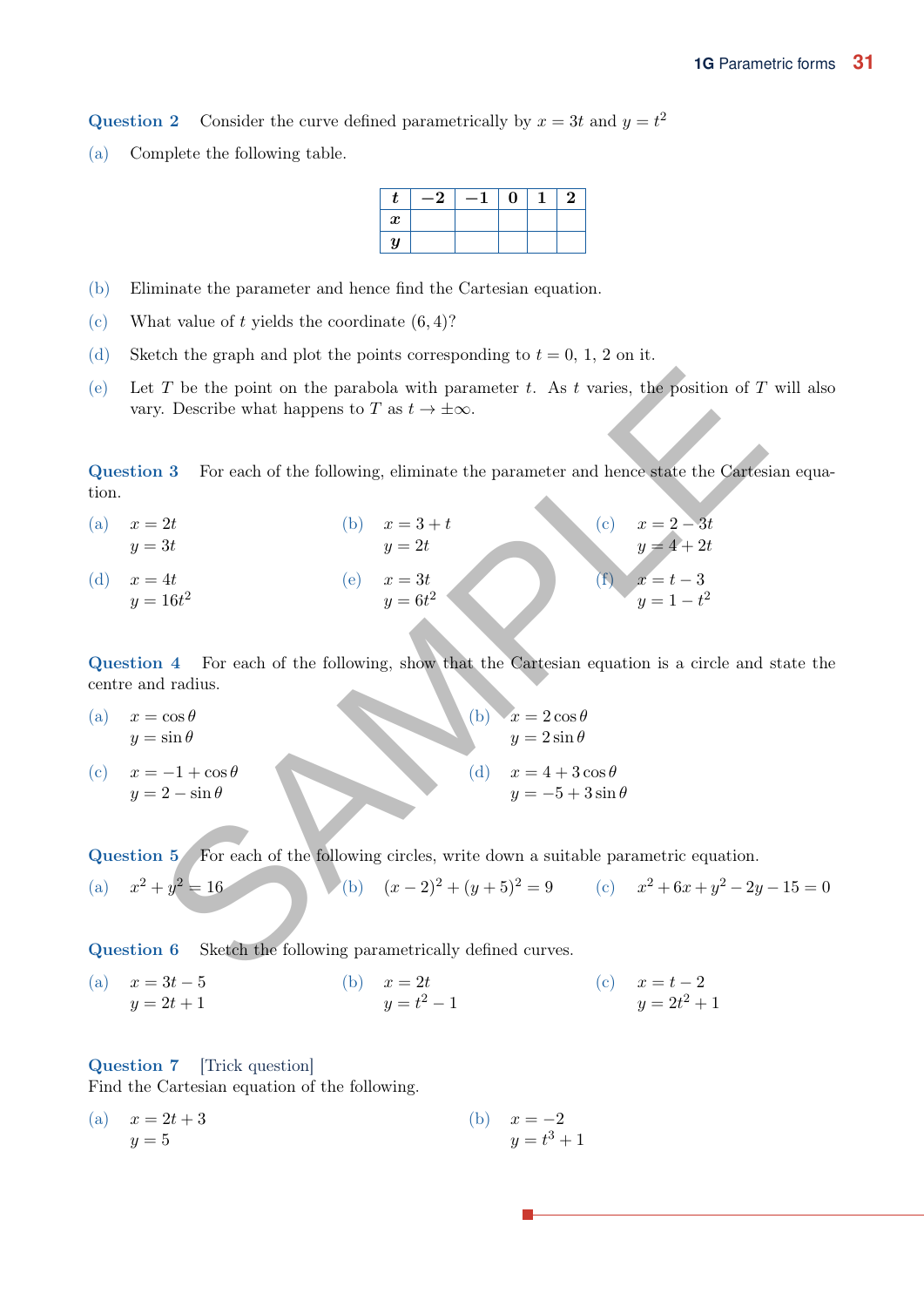Question 8 [Importance of checking domain and range]

- (a) Find the Cartesian equation of  $(t^2, t^2 1)$ .
- Bob claims that the graph is just the graph of  $y = x 1$  whereas Mary claims that it is only the right-hand side of the graph. By substituting a few values of  $t$  and plotting the resultant point, determine who is correct. (b)
- (c) Explain why they are not the same.

Question 9 Use a similar technique to Question 8 to find and sketch the Cartesian equation of the following. Remember to state any restrictions where necessary.



The ellipse has equation  $\frac{x^2}{2}$  $rac{x^2}{a^2} + \frac{y^2}{b^2}$  $\frac{b^2}{b^2} = 1$ , where a and b are constants. Find a suitable parametrisation for the ellipse by modifying the standard parametrisation for the circle.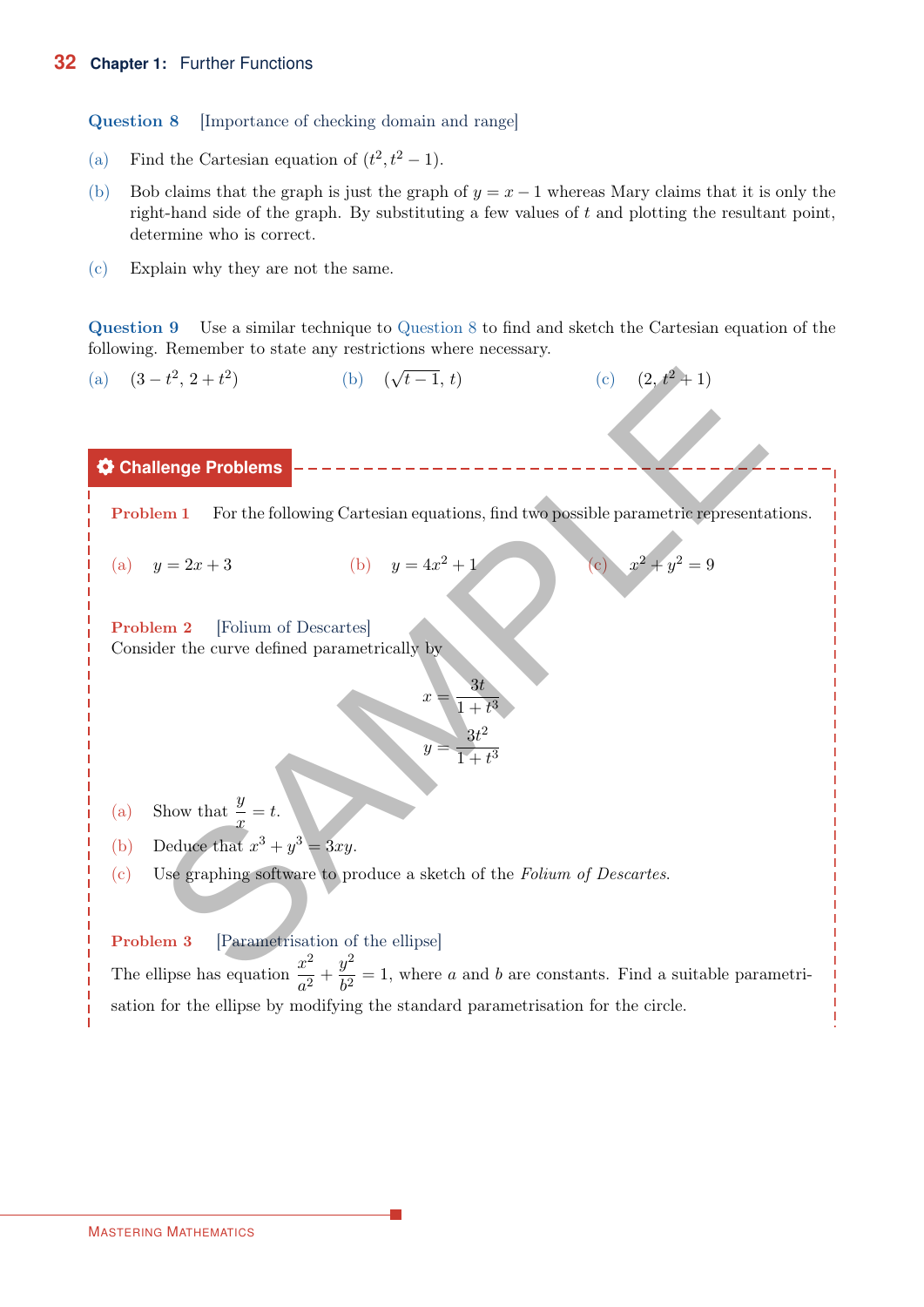Problem 4 [More advanced algebraic parametrisations] Eliminate the parameter in each of the following.  $x = t + \frac{1}{t}$ (a)  $x = t + \frac{1}{t}$  (b)  $x = t +$  $y = t^2 + \frac{1}{t^2}$  $t^2$ 1 t  $y = t - \frac{1}{t}$ t (b) Problem 5 [More advanced trigonometric parametrisations] Eliminate the parameter in each of the following.

<span id="page-10-0"></span>

| (a) | $x = \sec \theta$<br>$y=\tan\theta$ | (b) | $x = \cos \theta + \sin \theta$<br>$y=\cos\theta-\sin\theta$ |  |
|-----|-------------------------------------|-----|--------------------------------------------------------------|--|
|     |                                     |     |                                                              |  |
|     |                                     |     |                                                              |  |
|     |                                     |     |                                                              |  |
|     |                                     |     |                                                              |  |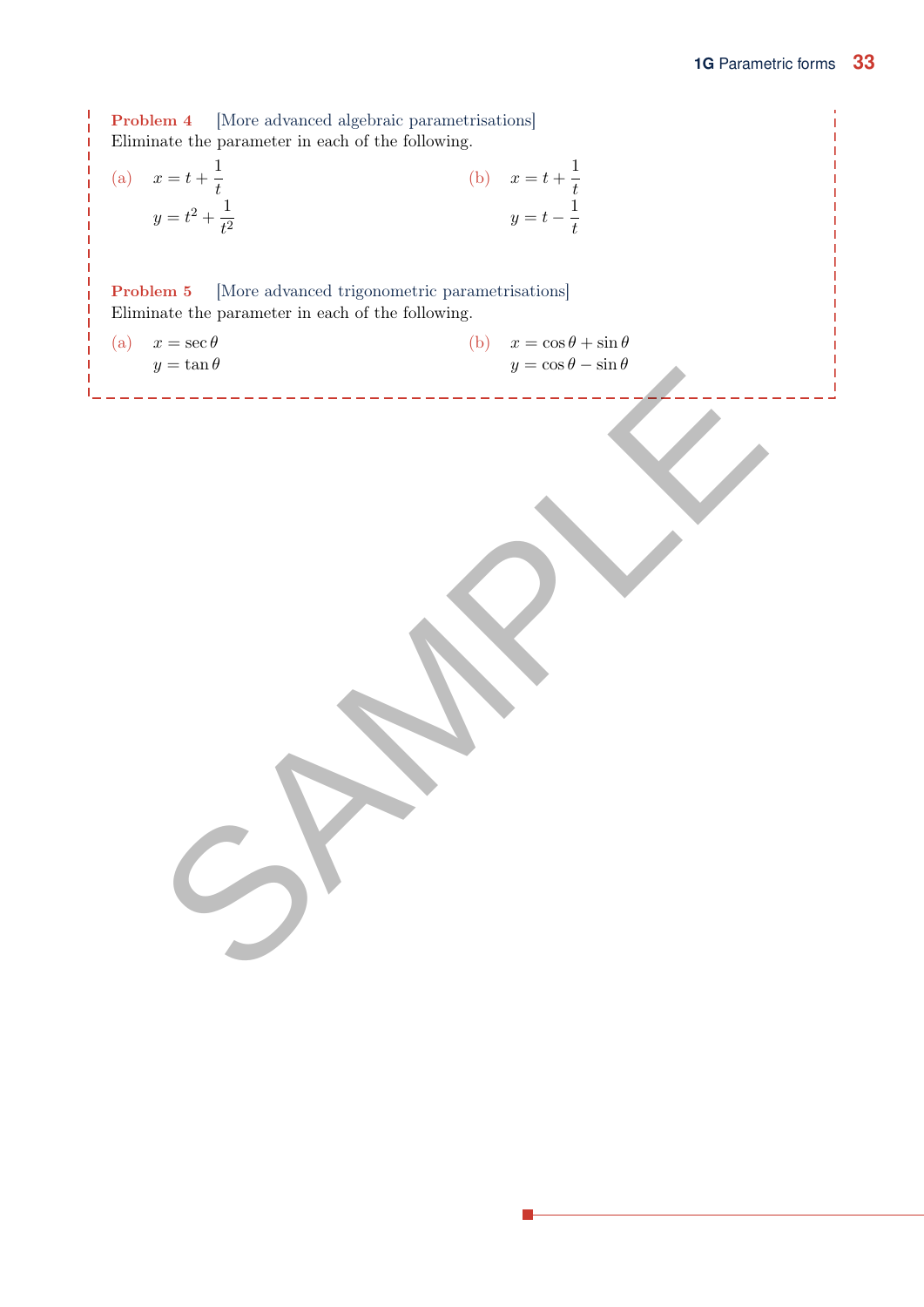# **Chapter** 1 Review

# Further Functions

**Review**

|                    | <b>Question 1</b> By first drawing a graph of $y = f(x)$ , sketch a graph of $y = \frac{1}{f(x)}$ . |                      |  |
|--------------------|-----------------------------------------------------------------------------------------------------|----------------------|--|
| (a) $f(x) = x + 1$ |                                                                                                     | (b) $f(x) = x^2 + 2$ |  |

 $f(x) = x^2$ (d)  $f(x) = x^2 - 4$ 

Question 2 By first drawing a graph of  $y = f(x)$ , sketch a graph of  $y^2 = f(x)$ .

- (a)  $f(x) = 2x 4$  (b)  $f(x) = x^2 + 1$
- (c)  $f(x) = x^2 16$ (d)  $f(x) = 16 - x^2$

**Question 3** By first drawing a graph of  $y = f(x)$ , sketch a graph of  $y = |f(x)|$ .

(a)  $f(x) = 3x + 4$  (b)  $f(x) = x^2 - 16$ (c)  $f(x) = (x - 1)(x<sup>2</sup> – 4)$ (d)  $f(x) = \sqrt{x} - 1$ 

Question 4 By first drawing a graph of  $y = f(x)$ , sketch a graph of  $y = f(|x|)$ .

(a) 
$$
f(x) = 6 - 2x
$$
  
\n(b)  $f(x) = x^2 - 2x - 8$   
\n(c)  $f(x) = x^3 - 9x$   
\n(d)  $f(x) = \sqrt{x+1}$ 

**Question 5** By first drawing a graph of  $y = f(x)$  and  $y = g(x)$ , sketch a graph of  $y = f(x)+g(x)$ .

| (c) | $f(x) = x^{-}$            | (d)                         | $f(x) = x^{-} - 4$    |                   |                             |
|-----|---------------------------|-----------------------------|-----------------------|-------------------|-----------------------------|
| (a) | $f(x) = 2x - 4$           | (b)                         | $f(x) = x^2 + 1$      |                   |                             |
| (c) | $f(x) = x^2 - 16$         | (d)                         | $f(x) = x^2 + 1$      |                   |                             |
| (e) | $f(x) = x^2 - 16$         | (f)                         | (g)                   | $f(x) = 16 - x^2$ |                             |
| (h) | $f(x) = 16 - x^2$         |                             |                       |                   |                             |
| (i) | $f(x) = 3x + 4$           | (j)                         | (k)                   | $f(x) = x^2 - 16$ |                             |
| (k) | $f(x) = x^2 - 16$         | (l)                         | $f(x) = x^2 - 16$     |                   |                             |
| (o) | $f(x) = (x - 1)(x^2 - 4)$ | (d)                         | $f(x) = \sqrt{x} - 1$ |                   |                             |
| (p) | (p)                       | $f(x) = \sqrt{x} - 1$       |                       |                   |                             |
| (p) | (p)                       | $f(x) = x^2 - 2x - 8$       |                       |                   |                             |
| (r) | (r)                       | $f(x) = x^3 - 9x$           | (r)                   | (r)               | $f(x) = x^2 - 2x - 8$       |
| (r) | (r)                       | $f(x) = \sqrt{x} + 1$       |                       |                   |                             |
| (r) | (r)                       | $f(x) = x, g(x) = \sqrt{x}$ | (r)                   | (r)               | $f(x) = x, g(x) = \sqrt{x}$ |
| (r  |                           |                             |                       |                   |                             |

Question 6 By first drawing a graph of  $y = f(x)$  and  $y = g(x)$ , sketch a graph of  $y = f(x)g(x)$ .

(a) 
$$
f(x) = x, g(x) = x^2 + 1
$$
   
 (b)  $f(x) = x, g(x) = \sqrt{1 - x^2}$ 

(c) 
$$
f(x) = x^2
$$
,  $g(x) = \sqrt{1 - x^2}$    
 (d)  $f(x) = x^2$ ,  $g(x) = 4^{-x}$ 

## Question 7

- (a) Sketch the graph of  $y = \sqrt{x} 1$ .
- (b) Hence, sketch the graph of  $y = \frac{1}{\sqrt{x} 1}$ .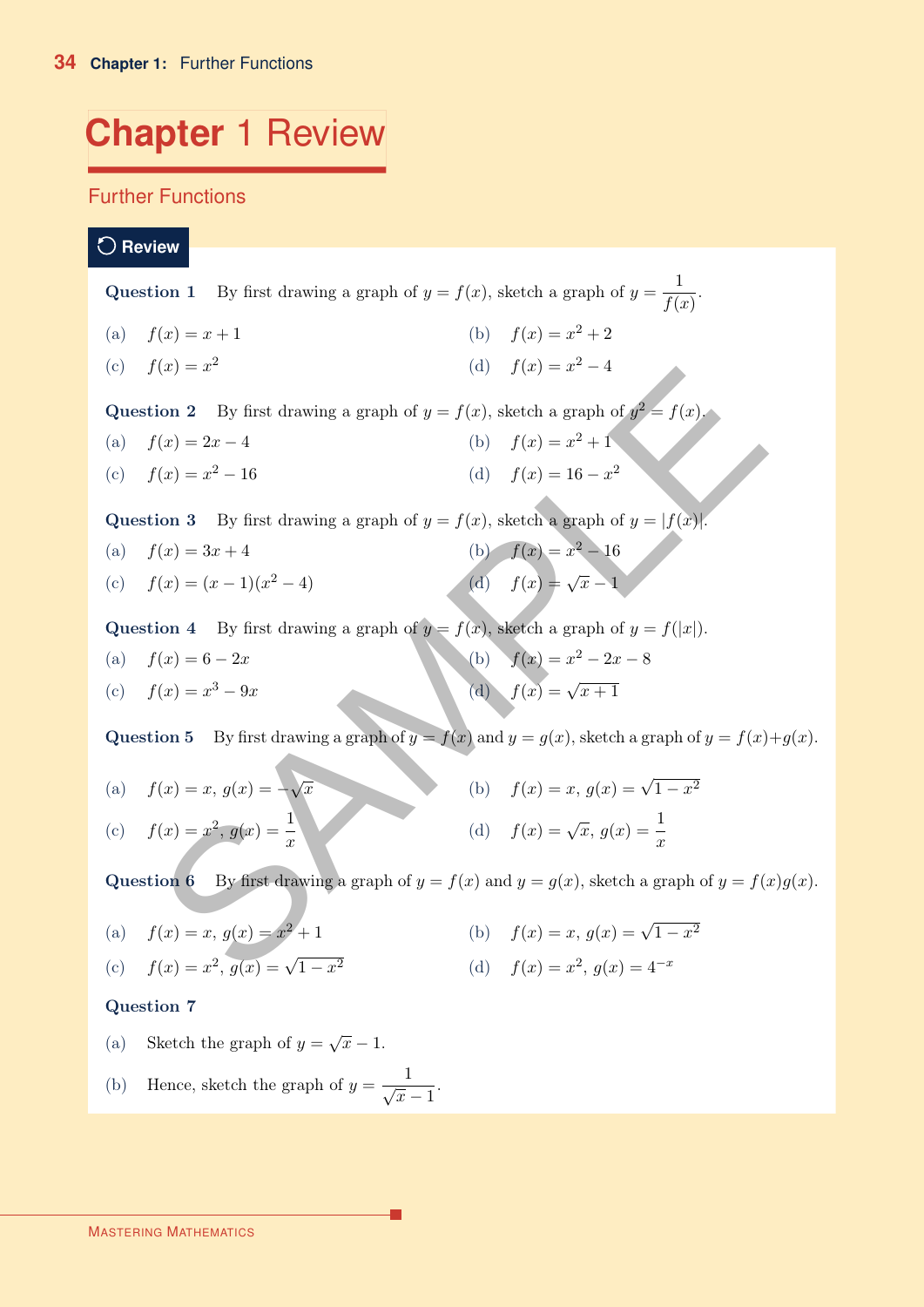Question 8 Solve the following inequalities.

$$
(a) \t x2 \ge 25 \t (b) \t 4x > x2
$$

(c)  $x^2 - x - 20 \leq 0$ 

Question 9 Solve the following inequalities.

(a) 
$$
\frac{2}{x-1} \ge 3
$$
   
\n(b)  $\frac{3}{2x+1} \le -$    
\n(c)  $\frac{x}{x+1} \ge 2$    
\n(d)  $\frac{x-1}{x+1} \le 4$ 

Question 10 Solve the following inequalities.

(a)  $|x - 2| \ge 5$  (b)  $|2x + 3| \le 9$ (c)  $|3 - 2x| > 7$  $\begin{array}{c} \begin{array}{c} \begin{array}{c} \end{array} \\ \begin{array}{c} \end{array} \end{array} \end{array}$  $3x + 1$ 2 (d)  $\left|\frac{3x+1}{2}\right|$ 



Question 12 For the following functions, find the equation of  $f^{-1}(x)$  and hence show that

$$
f^{-1}(f(x)) = f(f^{-1}(x)) = x
$$

(a)  $f(x) = 5 - x$  (b)  $f(x) = 3x - 1$  $f(x) = \sqrt{x}$ (c)  $f(x) = \sqrt{x}$  (d)  $f(x) = \frac{1}{x-1}$ 

(d) 
$$
12 - x - x^2 < 0
$$

(b) 
$$
\frac{3}{2x+1} \le -1
$$
  
(d)  $\frac{x-1}{x+1} \le 4$ 

 $> 5$ 

Question 11 For each of the following graphs, sketch the inverse function.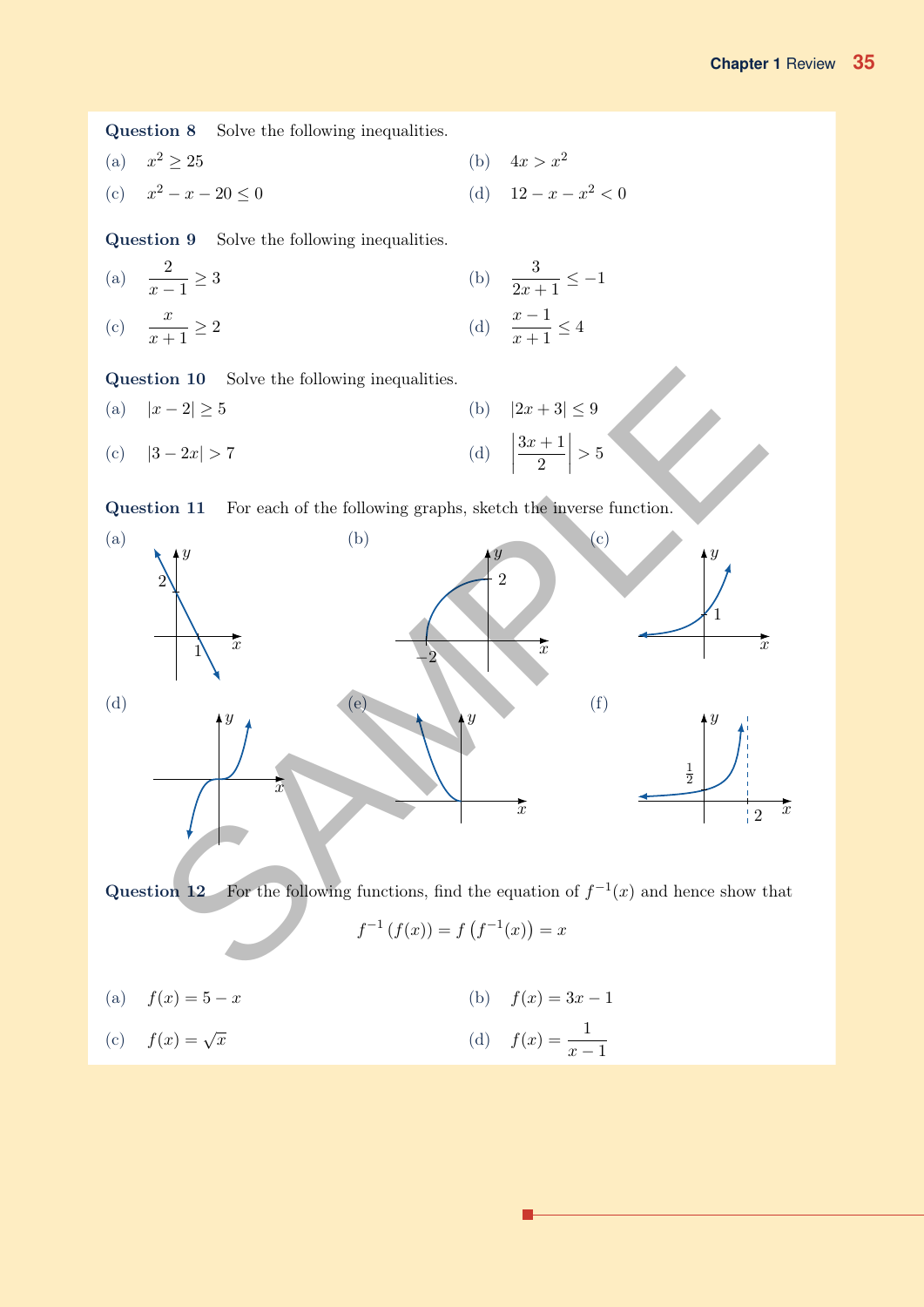Question 13 Let  $f(x) = x^2 - 8x$ .

- (a) Let  $x \in [p, \infty)$  be a domain so that  $f^{-1}(x)$  exists. Find the smallest value of p.
- (b) Find the equation of the inverse and hence sketch the graph of  $y = f(x)$  and  $y = f^{-1}(x)$  on the same set of axes.

Question 14 Find the inverse of the following. If required, restrict the domain to contain only positive values of  $x$ .

(a)  $y = x^2 - 6x + 14$  (b)  $y = x^4 - 1$  $y=\frac{2}{x}$ (c)  $y = \frac{z}{x^2}$  (d)  $y =$ √ (d)  $y = \sqrt{9-x^2}$ 

# Question 15

- (a) Find the domain and range of  $f(x) = \frac{3}{x-2}$ .
- (b) Find the equation of  $f^{-1}(x)$ .
- (c) What are the x-coordinates of where the graphs of  $y = f(x)$  and  $y = f^{-1}(x)$  intersect?
- (d) Sketch  $y = f(x)$  and  $y = f^{-1}(x)$  on the same set of axes.

Question  $16$  Eliminate the parameter t and hence find the Cartesian equation of the following.

(a)  $x = 3t - 1$  (b)  $x = 2t$  $y = 2t + 3$  $y=t$  $^{2}-1$ (b)  $x = 2t$  (c)  $x = 2at$  $y = at^2$ (c)  $x = 2t - 1$  $y=t^2-t$ (d)  $x = 2t - 1$  (e)  $x = 2\cos\theta$  $y=2\sin\theta$ (e)  $x = 2 \cos \theta$  (f)  $x = 2 + 2 \cos \theta$  $y = -3 + 2 \sin \theta$ Find the domain and range of  $f(x) = \frac{3}{x-2}$ .<br>
Find the equation of  $f^{-1}(x)$ .<br>
What are the *x*-coordinates of where the graphs of  $y = f(x)$  and  $y = f^{-1}(x)$  interses<br>
Sketch  $y = f(x)$  and  $y = f^{-1}(x)$  on the same set of axes.<br>
S

Question 17 Write down the centre and radius of the circles defined parametrically by the following.

(a)  $x = -2 + 5 \cos \theta$  (b)  $x = 4 - 3 \cos \theta$  $y = 3 + 5 \sin \theta$  $y = -1 + 3 \sin \theta$ (b)  $x = 4 - 3\cos\theta$ 

Question 18 Express the quadratic function  $y = x^2 + 2x - 1$  in parametric form, given that  $x = 2t - 1.$ 

Question 19 Show that the point  $P\left(ap, \frac{a}{a}\right)$ p is an appropriate parametrisation of  $xy = a^2$ .

<span id="page-13-0"></span>Question 20 Draw the graph of the following by addition of ordinates.

(a)  $y = |x| + |x - 2|$  (b)  $y = |x| - |x - 2|$